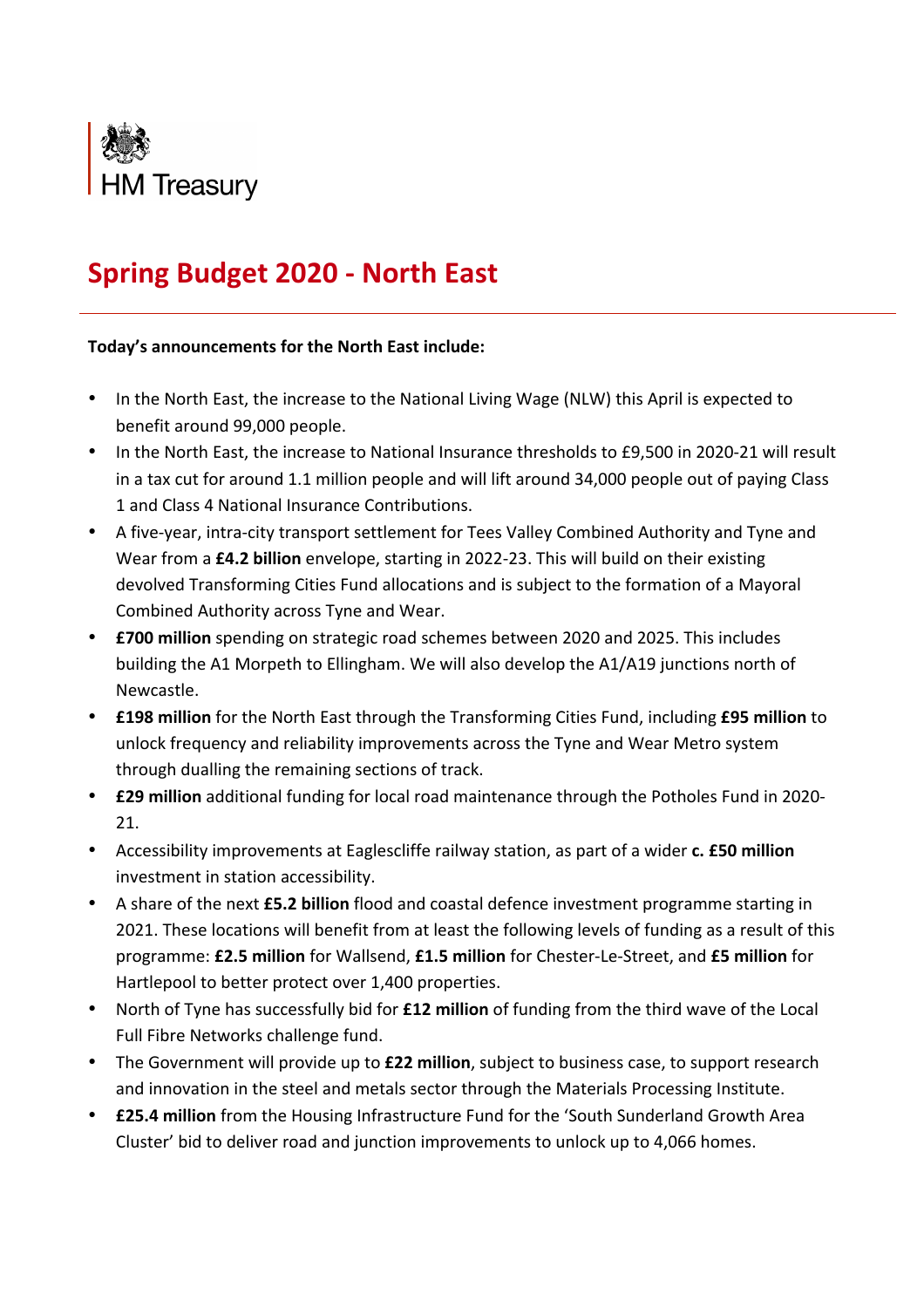- The North East will benefit from a share of the **£640 million** Nature for Climate Fund, including **£7** million to plant 1 million trees in Great Northumberland Forest and further funding for the Northern Forest.
- Areas across the North East will be eligible for a fund to decarbonise industrial clusters through Carbon Capture and Storage - in leading areas such as Humberside, Teesside, Merseyside and Peterhead.
- The Northern Powerhouse will benefit from a share of **£5 million** for increased DIT face-to-face support for exporters.
- The Northern Powerhouse will benefit from a share of **£2 million** for regional champions at key overseas posts.

## **The North Fast will also benefit from its share of:**

- **£5 billion** to support the rollout of gigabit-capable broadband in the most difficult to reach 20% of the country, particularly benefiting rural areas.
- **£510 million** to support the Shared Rural Network to extend 4G mobile coverage across the UK, particularly in rural areas.
- **£1.5 billion** over five years to return the entire Further Education college (FEC) estate to a good condition.
- **£400 million** Brownfield Housing Fund, as part of the wider housing package.
- **£1 billion** Building Safety Fund for non-ACM cladding on residential buildings above 18 metres. High rise buildings tend to be concentrated in Newcastle, as well as London, Birmingham and Manchester.
- Up to £400 million immediate boost for world-leading research, infrastructure and equipment in 2020-21.
- At least **£800 million** in a new blue skies research and innovation agency. This ground-breaking institution will provide new funding for high-risk, high-reward science across the UK.
- **£80 million** will be made available over the next five years to support the UK's foremost specialist institutions build on their global influence.
- Over £500 million to cement our world-leading position in cutting edge technologies including space, electric vehicles and life sciences. This will support innovation and benefit supply chains and sectors across the whole country, including the North East where the automotive sector accounts for 15% of all manufacturing.
- **£13 million** to expand the British Library's network of Business and Intellectual Property Centres to 21 cities and 18 surrounding local library networks across the UK, including Newcastle.
- **£90 million** Cultural Development Fund for cultural and creative-led regeneration outside of London, to be allocated by competition.
- **£10 million** additional funding for Growth Hubs to increase the number of business advisors by over a third and ensure that high quality advice and guidance is available across all regions.